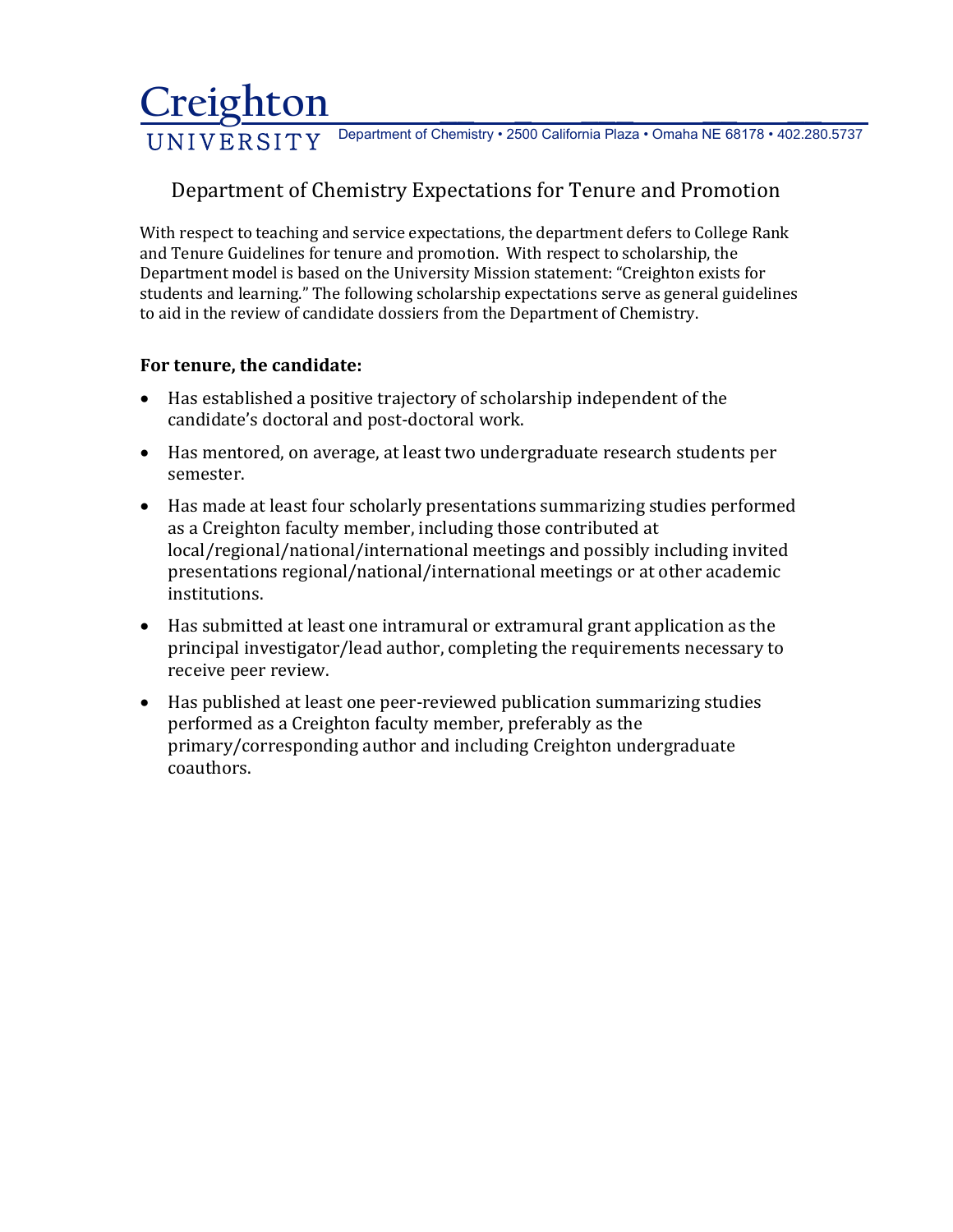## **For promotion to associate professor, the candidate:**

- Has established a positive trajectory of scholarship independent of the candidate's doctoral and post-doctoral work.
- Has mentored, on average, at least two undergraduate research students per semester.
- Has made at least four scholarly presentations summarizing studies performed as a Creighton faculty member, including those contributed at regional/national/international meetings and possibly including invited presentations regional/national/international meetings or at other academic institutions.
- Has published at least two peer-reviewed publications summarizing studies performed as a Creighton faculty member, at least one of which as the primary/corresponding author and at least one with Creighton undergraduate coauthors.
- Has submitted one or more grant applications for extramural support as the principal investigator/lead author, meeting the requirements necessary to receive peer review.
- Has served as a peer reviewer at least three times for any of the following: scientific journals, textbooks, internal/external grants, etc.
- Has mentored undergraduate students in productive research experiences, as evidenced by a track record of activities and outcomes such as:
	- Numerous mentored student research presentations at on-campus venues and/or external meetings.
	- Inclusion of undergraduate co-authors on faculty-delivered presentations and peer-reviewed publications.
	- Mentorship of immersive/full-time undergraduate summer research projects.
	- Mentorship of internally or externally sponsored undergraduate research projects.
	- Mentorship of students successfully completing the requirements of the CHM 497 research course.